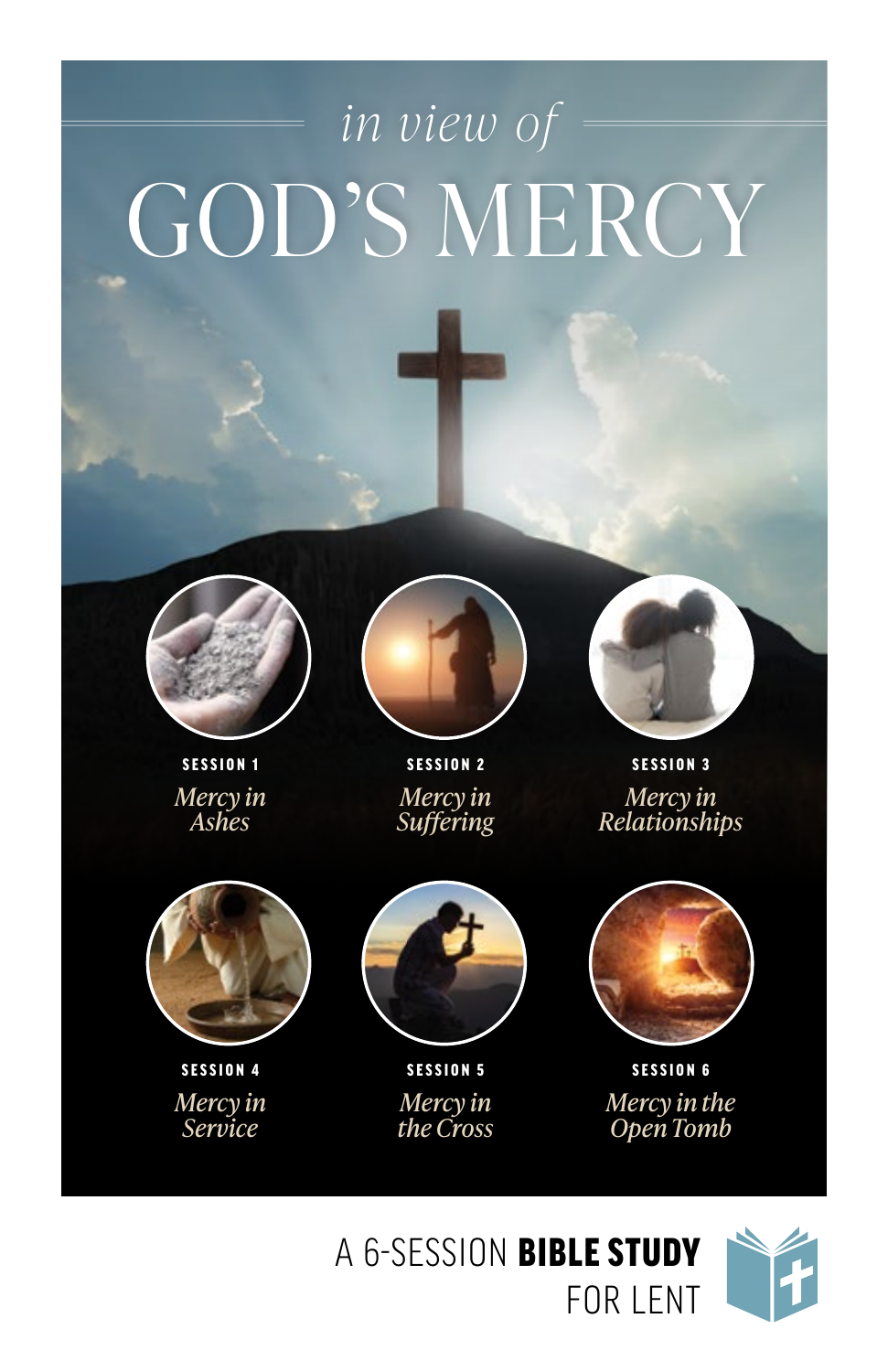## TABLE OF CONTENTS

| <b>SESSION 1</b>             |
|------------------------------|
|                              |
| <b>SESSION 2</b>             |
|                              |
| <b>SESSION 3</b>             |
| Mercy in Relationships 14-18 |
| <b>SESSION 4</b>             |
| Mercy in Service19-23        |
| <b>SESSION 5</b>             |
| Mercy in the Cross 24-28     |
| <b>SESSION 6</b>             |
| Mercy in the Open Tomb29-34  |

By Carol Geisler. Images: Shutterstock. © 2022 by Creative Communications for the Parish, a division of Bayard, Inc., 1564 Fencorp Dr., Fenton, MO 63026. 800-325-9414. www.creativecommunications.com All rights reserved. Printed in the USA. **WGSG**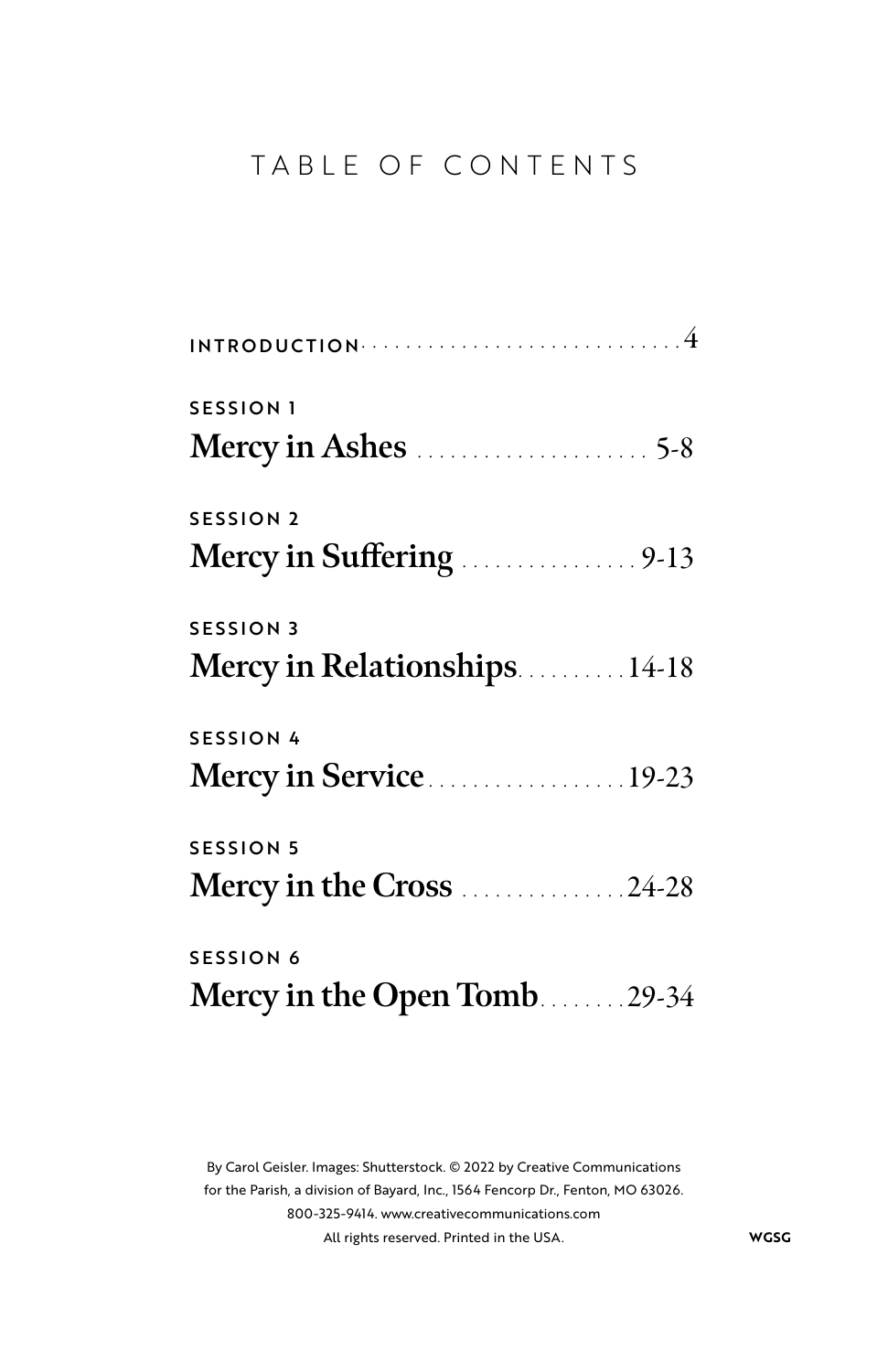### INTRODUCTION

### "Therefore, i urge you, brothers and sisters, in view of god's mercy, to offer your bodies as a living sacrifice, holy and PLEASING TO GOD" (Romans 12:1).

Mercy can be defined as patience or compassion, especially toward someone who does not deserve such kindness. The apostle Paul tells us to present our bodies, our lives, as living sacrifices offered up in service to God. We do so "in view of God's mercy," that is, because of the mercy, the compassion, that God has shown to us in Christ Jesus. In Jesus, who offered himself as the perfect sacrifice to pay the debt of sin we owed, God displayed his perfect mercy to us, to undeserving sinners. With gratitude and praise we, in turn, offer ourselves as living sacrifices in service to our Lord.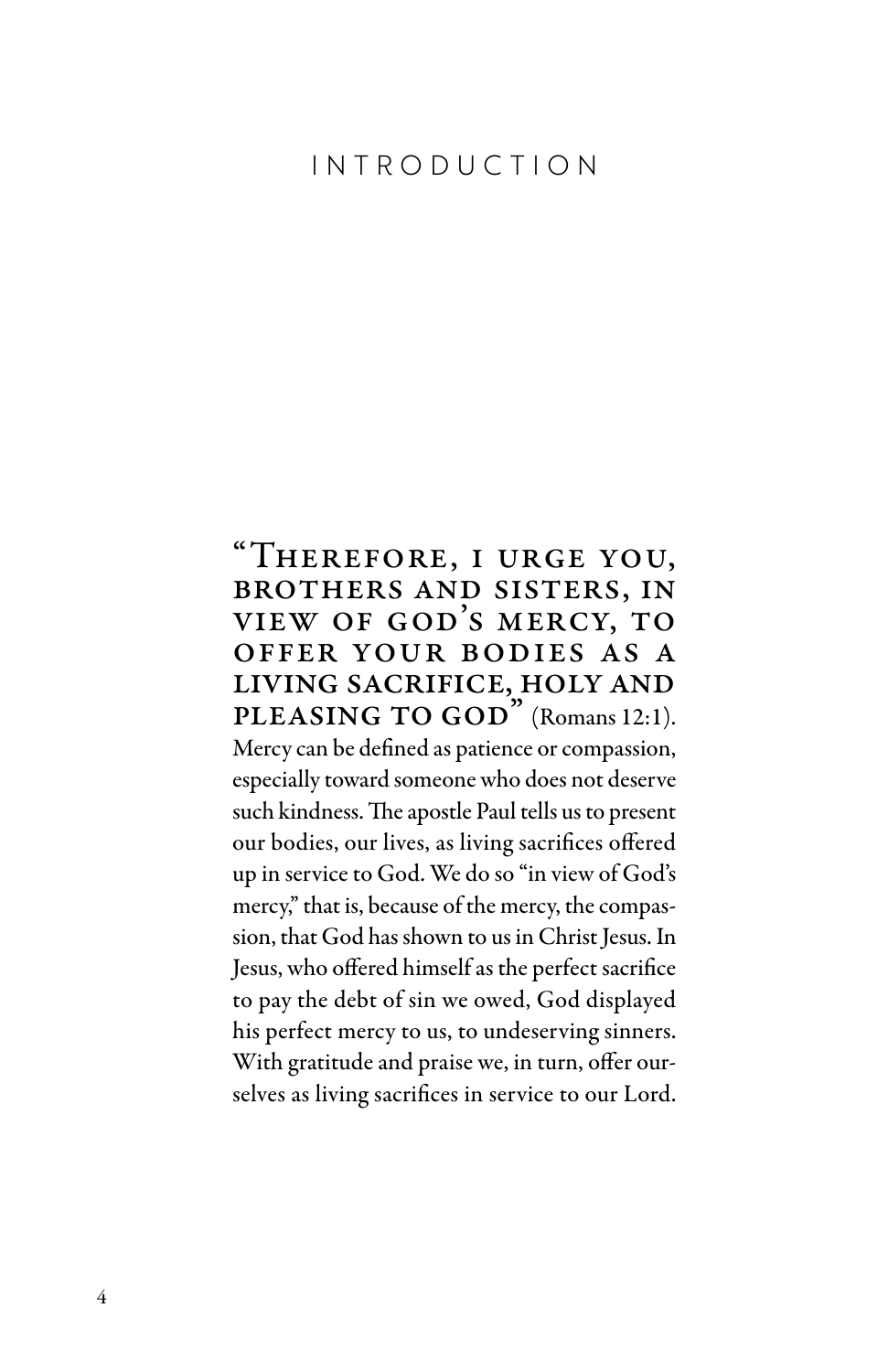# SESSION 1



# Mercy in Ashes

*Rend your hearts and not your garments.* JOEL 2:13

#### **OPENING PRAYER**

Heavenly Father, during this season of Lent, we pray that you lead us by your Spirit in true repentance as we remember the suffering, death and resurrection of our Savior. Guide us in the study of your Word so that we might grow in faith toward you and in love and service toward others. Hear our prayer in Jesus' holy name. Amen.

#### **DISCUSSION**

How do people usually show that they are sorry for something they have done wrong?

#### **INTRODUCTION**

Suffering severe trials of grief and loss, faithful Job maintained his innocence. But when he was questioned by the Lord and confronted by God's immense might and majesty, Job could only respond, "I despise myself, and repent in dust and ashes" ( Job 42:6). Job was forgiven and the Lord blessed Job's family and restored his wealth and property. After Jonah repented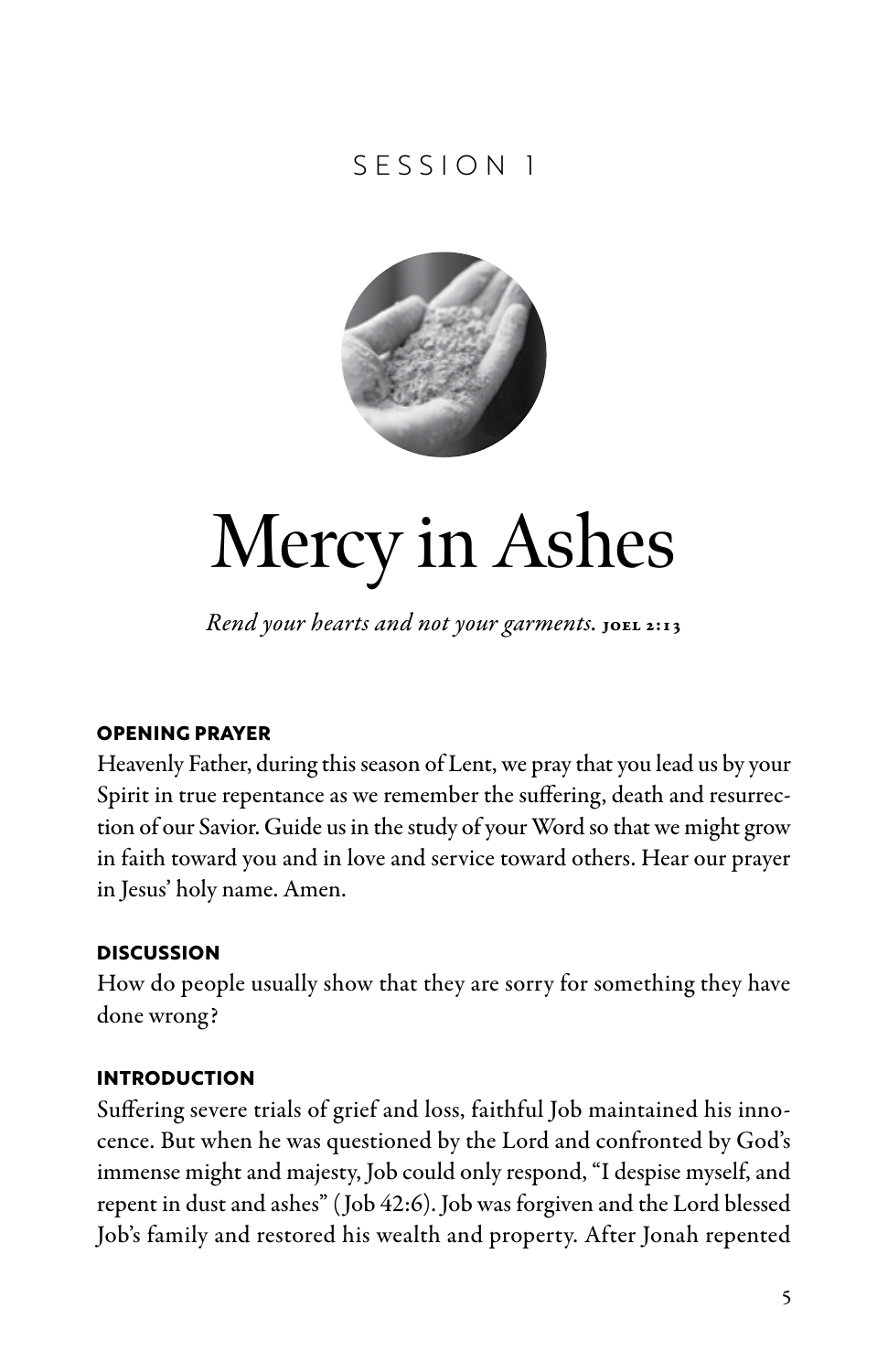and finally obeyed the Lord's command to warn Nineveh of God's wrath, the king and his people cried out for mercy. "The word reached the king of Nineveh, and he arose from his throne, removed his robe, covered himself with sackcloth, and sat in ashes" ( Jonah 3:6). Even the animals were included in the repentant response of their owners. "Let man and beast be covered with sackcloth, and let them call out mightily to God" ( Jonah 3:8). On Ash Wednesday, in keeping with ancient practice, we receive a mark of ashes and call out to God for mercy and forgiveness for the sake of his Son.

#### **DUST AND ASHES**

- 1. Read Genesis 2:5-9. Job said, "I repent in dust and ashes." In ancient times, people might demonstrate repentance, grief or sorrow by sitting in the dirt, wearing sackcloth (black cloth) and putting dust and ashes on their heads. How is this ancient practice a reminder of our origins? Why is such a reminder of our beginnings an appropriate part of our Lenten observance? What does this show about our relationship to God?
- 2. Adam and Eve failed to trust the Word of God. They disobeyed their Creator and ate the fruit forbidden to them. Their sin is passed down from generation to generation like an inherited disease. Their sinful choice had an impact on all of their relationships, with God, with each other and with the earth that God created for them. We share in the rebellion of our first parents as we daily choose to disobey the Word of God and fail to follow his commands. Read Genesis 3:14-19. How has sin impacted relationships? How does the fall into sin affect the earth itself ? In what way does "dust" play a part in the effects of sin? How do we see these results of sin expressed in our relationships and on the earth today?
- 3. God gave our first parents the promise of hope and deliverance. A child born of the woman would come to do battle with the ancient serpent. That child would be the woman's offspring and the offspring of Abraham. Read Genesis 13:14-18. How does "dust" figure in the promise of hope that God gives to Abraham? The woman's offspring, the promised Messiah, would defeat the serpent and restore the relationships that were shattered in Eden. Read Isaiah 65:17-25. When the Messiah reigns, all things will be made new. In Genesis 3 we heard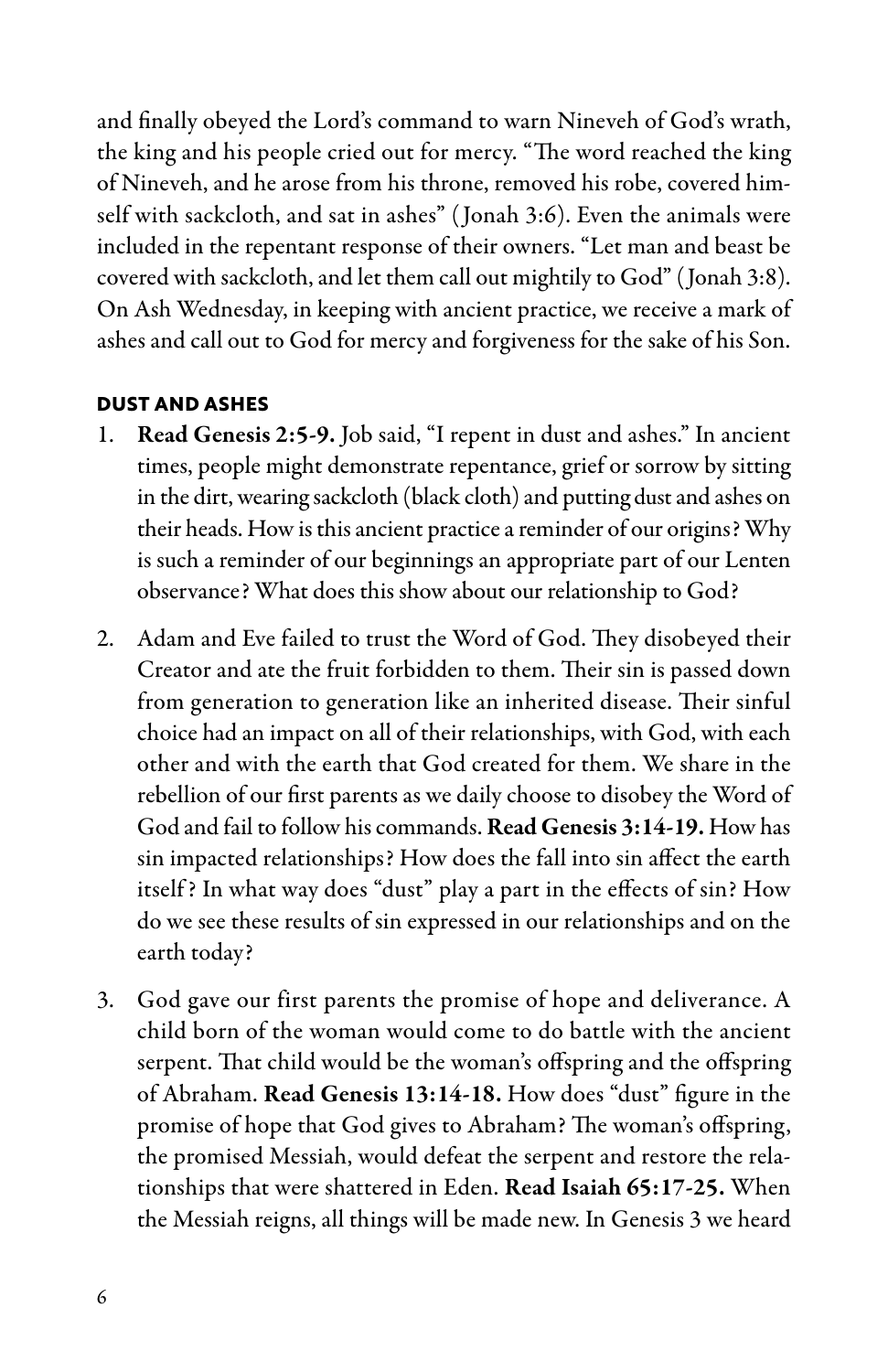of the destruction brought about by the fall into sin. While Isaiah also speaks of the return of the exiles, what details does Isaiah give concerning the way in which creation, work and relationships will be restored? How do these prophetic verses mirror the destruction described in Genesis? How does dust play a part in a way that recalls God's words to the serpent in Eden?

- 4. Read Psalm 103:6-19. Rebellion against the Creator shattered the perfection of God's creation, but God is faithful and keeps his promise of hope and restoration first made in Eden. How is our God and Creator described in this psalm? How does our Creator regard the fact that we are created from dust? Read Psalm 104. How does the Creator continue to care for the world he made? Yet even here we have a reminder of our "dusty" beginning. What is said about dust and about the new creation?
- 5. In Eden, Adam and Eve tried to hide from God and attempted to cover their guilt and shame. God our Creator does not want us to hide from him. Read Joel 2:12-13. How are we to return to our God? Biblical figures often tore their garments in an outward show of sorrow ( Job 1:20; Job 2:12; Matthew 26:65), but what does God ask of us? We should not try to hide as our first parents did. Why can we be confident in our return to the Lord?

#### **RESPONSIVE READING—PSALM 103:8-14**

- L *The Lord is merciful and gracious,*
- **G** Slow to anger and abounding in steadfast love.
- L *He will not always chide,*
- **G** Nor will he keep his anger forever.
- L *He does not deal with us according to our sins,*
- **G** Nor repay us according to our iniquities.
- L *For as high as the heavens are above the earth,*
- C So great is his steadfast love toward those who fear him;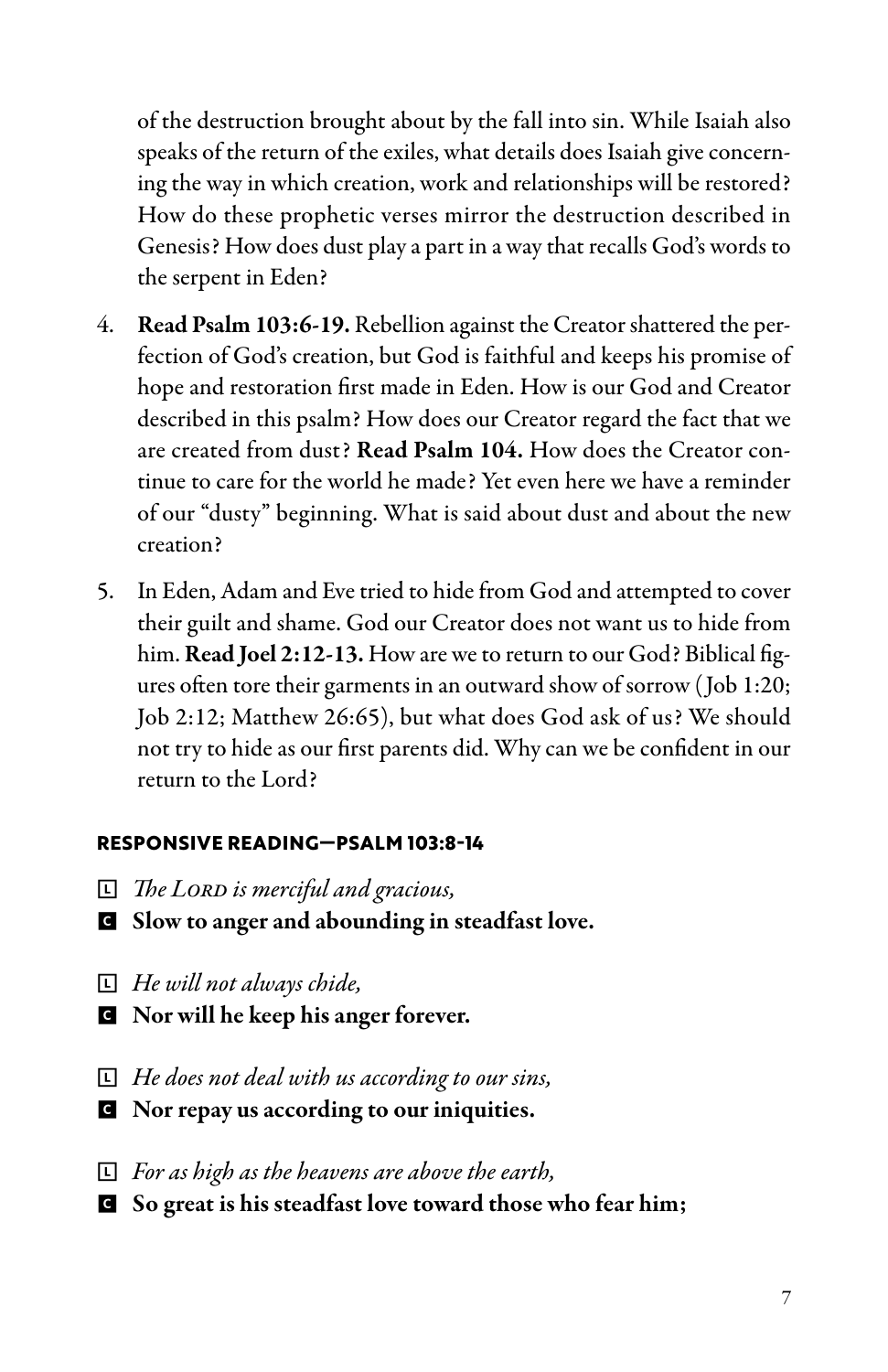- L *As far as the east is from the west,*
- G So far does he remove our transgressions from us.
- L *As a father shows compassion to his children,*
- G So the LORD shows compassion to those who fear him.
- L *For he knows our frame;*
- C He remembers that we are dust.

#### **HYMN**

# Savior, When in Dust to You

Savior, when in dust to thee, low we bow the adoring knee; When, repentant, to the skies, scarce we lift our weeping eyes; O, by all thy pains and woe suffered once for us below, Bending from thy throne on high, hear our penitential cry!

#### **CLOSING PRAYER**

Crucified and risen Lord, by the power of your Spirit lead us to true repentance during this Lenten season and always, and teach us, in keeping with repentance, to bear in our lives the fruit of love and good works. Empower your Church on earth to continue its faithful proclamation of repentance and salvation in your name. Amen.

#### **BLESSED ARE THE MERCIFUL**

If there is someone in your life who has sinned against you, ask God's help in forgiving that person. "Blessed are the merciful, for they shall receive mercy" (Matthew 5:7).